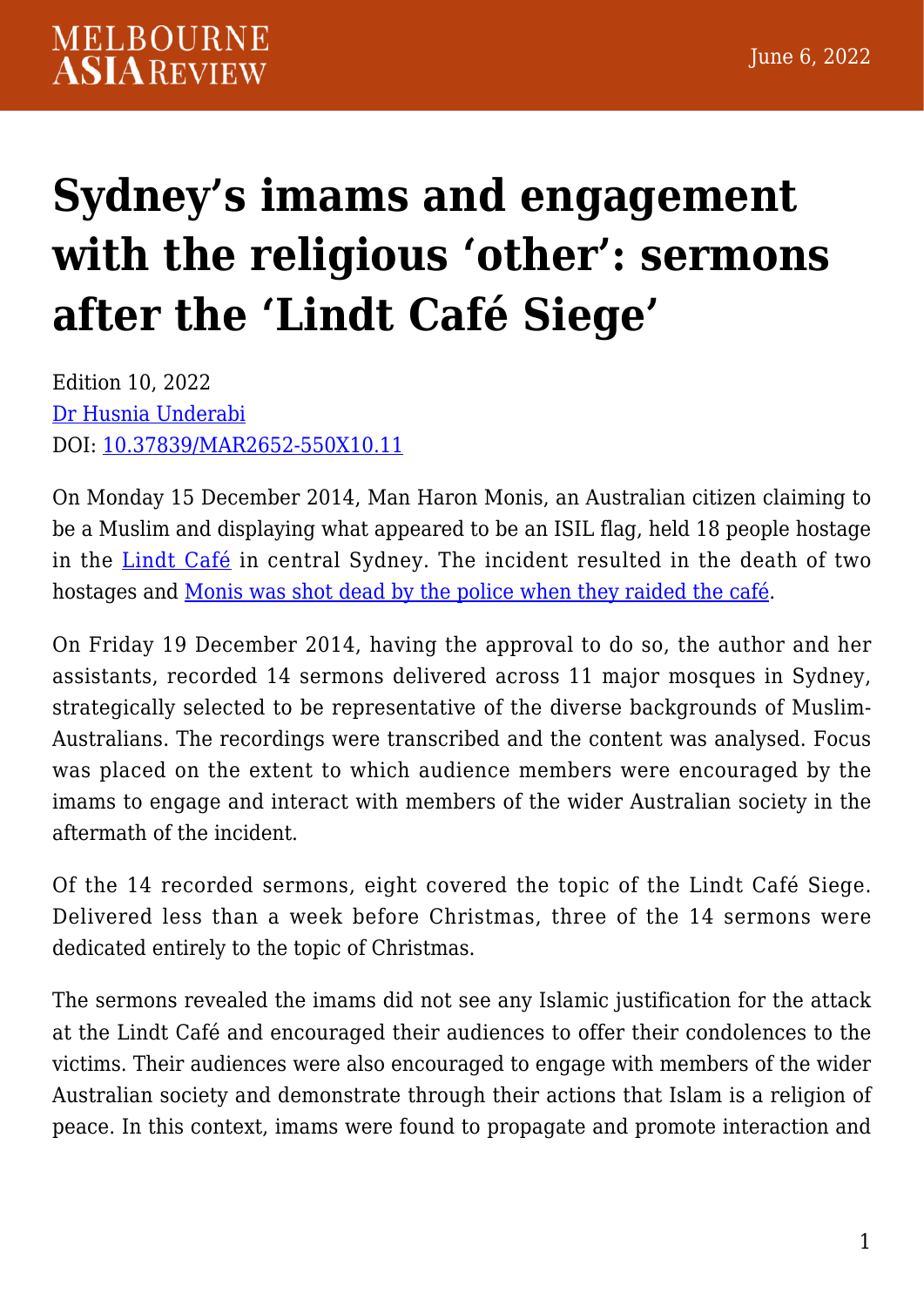engagement with the religious 'other'.

However, in the sermons relating to Christmas, imams depicted it to be an event that contradicts Islamic beliefs and practices. In this context, Muslims were discouraged from engaging and participating in Christmas-related events and ceremonies.

The sermons are significant in the context that over the past three decades, MuslimAustralians have faced [high rates of racism and discrimination](https://researchdirect.westernsydney.edu.au/islandora/object/uws%253A33023/datastream/PDF/view). The reasons for this can be traced to a diverse range of factors, [including media misrepresentation and a](https://doaj.org/article/c0381fb88b434572ace5a56fa1391d41) [political climate antagonistic to Islam and Muslims.](https://doaj.org/article/c0381fb88b434572ace5a56fa1391d41) However, Muslim-Australians can still exercise some influence over mainstream perceptions of them. Researchers have found that [increased knowledge of Islam and interaction between Muslims and](https://www.researchgate.net/publication/326585179_Intercultural_contact_knowledge_of_Islam_and_prejudice_against_muslims_in_Australia) [non-Muslims can play an important role in reducing the prejudice and hostility felt](https://www.researchgate.net/publication/326585179_Intercultural_contact_knowledge_of_Islam_and_prejudice_against_muslims_in_Australia) [toward Islam and Muslims](https://www.researchgate.net/publication/326585179_Intercultural_contact_knowledge_of_Islam_and_prejudice_against_muslims_in_Australia).

## **Sydney's imams and Friday's congregational prayers**

Every Friday, [approximately 35,000 Muslims \(mostly men\) living in the Australian](https://www.westernsydney.edu.au/__data/assets/pdf_file/0003/754140/IS0001_ISRA_NSW_Msq_Rprt.pdf) [state of New South Wales](https://www.westernsydney.edu.au/__data/assets/pdf_file/0003/754140/IS0001_ISRA_NSW_Msq_Rprt.pdf) attend what is referred to as Jum'ah prayers. Mature, healthy and capable Muslim men are encouraged to perform their prayers at the mosque and with the congregation. This participation is a religious obligation—negligence carries spiritual consequences for believers. In Sydney, [imams are mostly appointed by the mosque committee or otherwise are](https://www.westernsydney.edu.au/__data/assets/pdf_file/0003/754140/IS0001_ISRA_NSW_Msq_Rprt.pdf) [representatives of the Imams Council or volunteers from the community](https://www.westernsydney.edu.au/__data/assets/pdf_file/0003/754140/IS0001_ISRA_NSW_Msq_Rprt.pdf).

While most aspects of the imam's role are largely [scripted, repetitive and](https://researchdirect.westernsydney.edu.au/islandora/object/uws:46114) [predictable](https://researchdirect.westernsydney.edu.au/islandora/object/uws:46114), the responsibility for delivering the mosque sermon offers imams the opportunity to speak on a topic of their own choosing. In Sydney, the imams mostly decide the topic of the sermon.

Though somewhat dependent on demographic variables and the sermon's quality,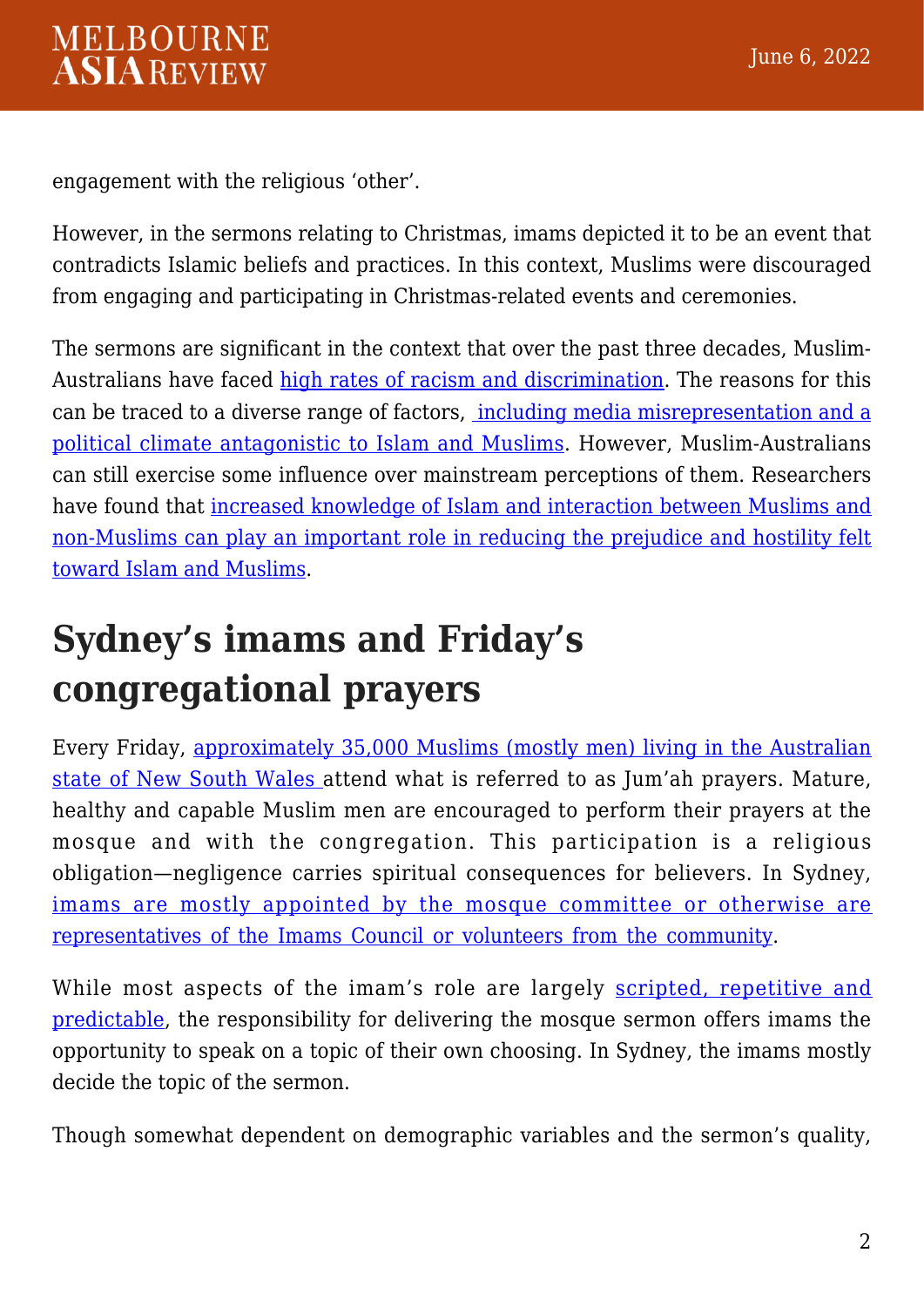most audience members who attend Friday's congregational [prayers listen](https://researchdirect.westernsydney.edu.au/islandora/object/uws:46114) [attentively and accept the message delivered](https://researchdirect.westernsydney.edu.au/islandora/object/uws:46114) by the imam. Though an inclusive aspect of a religious ritual, the sermon delivered by the imam has the capacity to influence the attitudes, beliefs and behaviours of their audience. Thus, the topic of whether imams encourage or deter Muslims from interacting and engaging with members of the wider Australian society warrants close examination.

#### **Recording the mosque sermons**

The mosques where the recordings took place were selected to be representative of the diverse ethnic, religious and occupational backgrounds of Muslim-Australians, as identified by the characteristics of the mosque administration and regular attendees (see Table 1). Moreover, it was important for recordings to take place inside the biggest mosques in Sydney as identified by the number of people who attend for their daily and Friday's congregational prayers. [Based on the statistics available at](https://www.unisa.edu.au/siteassets/episerver-6-files/global/eass/mnm/publications/australian_muslims_report_2015.pdf) [the time of research](https://www.unisa.edu.au/siteassets/episerver-6-files/global/eass/mnm/publications/australian_muslims_report_2015.pdf), the dominant ethnic backgrounds of NSW's Australian population were Australian-born (37.6 percent), followed by those born in Lebanon (7.1 percent), Pakistan (5.6 percent), Afghanistan (5.5 percent), India (2.1 percent) and other countries (23.2 percent).

For example, Lakemba Mosque (Ernest Street) was selected to be representative of Muslim-Australians of a South Asian background as the imam who delivers the sermon and most of the congregation who attend are South Asian. Auburn's Gallipoli Mosque was selected for inclusion as it is not only one of the largest, but also because approximately 60 percent of those who participate in Friday's congregational prayers and the imam who delivers the sermon on Fridays have a Turkish background. Recordings also took place inside Granville's Masjid Noor as it may be the largest mosque in Sydney and the imam who delivers the Friday's khutbah is Lebanese-Australian.

Mosques were also selected to be representative of the religious backgrounds of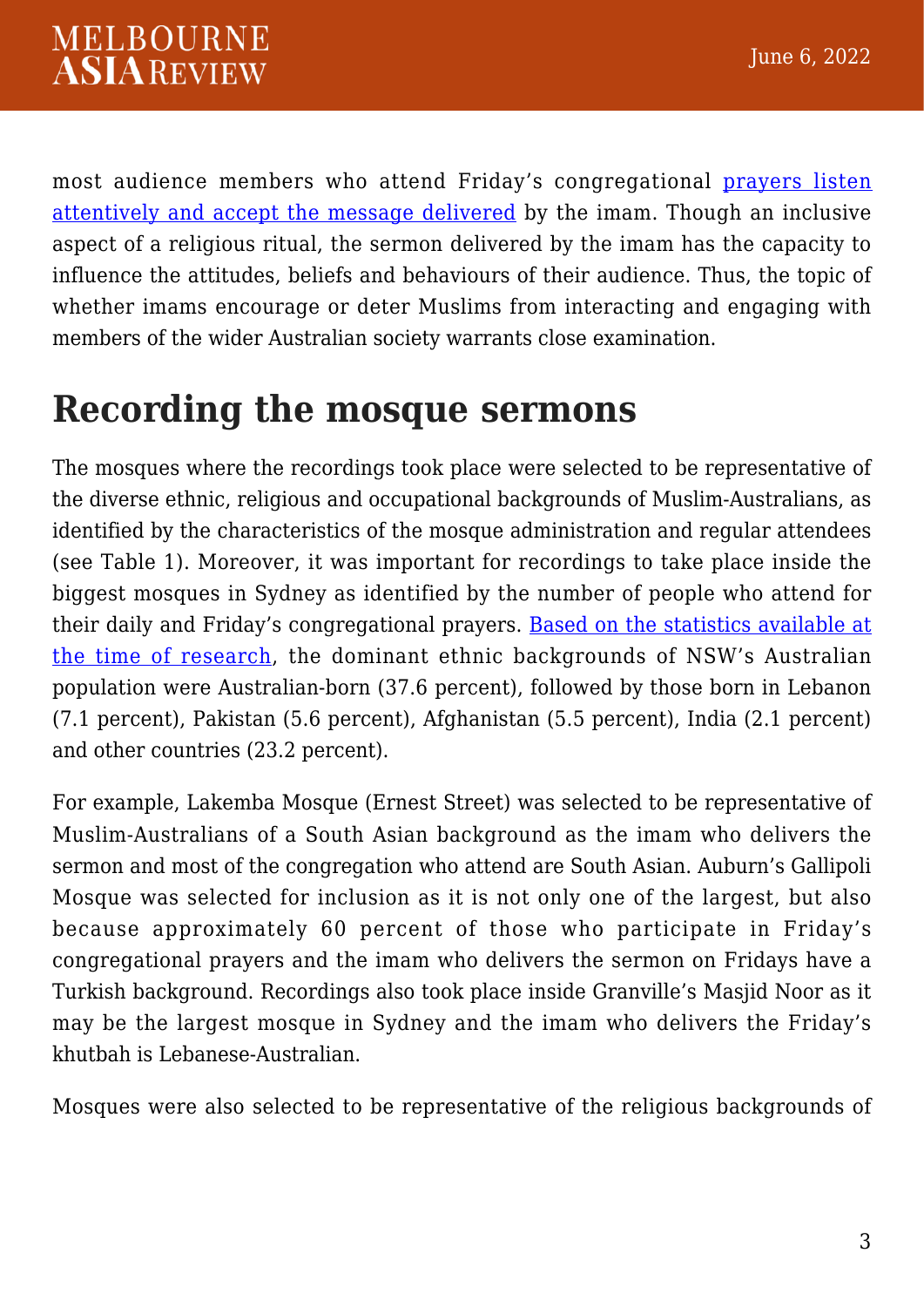Muslim-Australians. Most Muslim-Australians follow the Sunni orientation of Islam and smaller numbers are Shi'ite. Accordingly, most of the mosques included in this study were of a Sunni orientation and only one, Auburn's Ahl Albait Mosque, was of Shi'ite orientation. Smaller sects of Islam were not included. The socio-economic background of audiences and geographical positioning of the mosques were also considered in the selection process. Parramatta's Marsden Street Mosque was chosen because it is in the central business district and visited by large numbers of professionals working in the area. The mosques selected for inclusion are based predominantly in western Sydney as that is where most of Sydney's mosques are located.

#### **Table 1: Characteristics of the selected mosques at Friday's congressional prayers**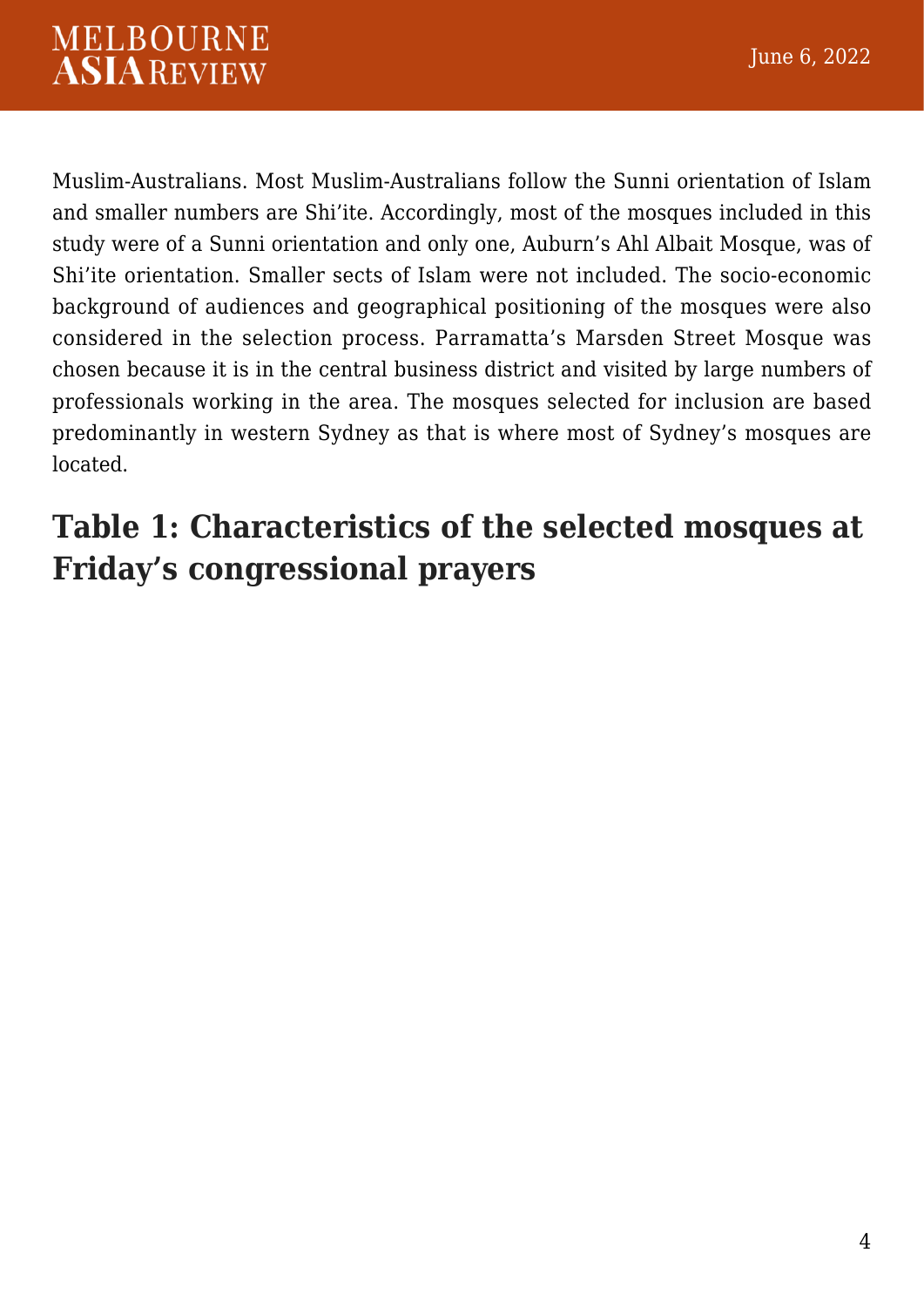# MELBOURNE<br>ASIAREVIEW

| <b>Mosque</b>                                     | <b>Ethnic orientation</b><br>of the<br>administration | <b>Ethnic orientation of</b><br>regular visitors*                                            | <b>Religious</b><br>orientation of the<br>administration | <b>Number</b> of<br>people<br>attending<br>(approx.) |
|---------------------------------------------------|-------------------------------------------------------|----------------------------------------------------------------------------------------------|----------------------------------------------------------|------------------------------------------------------|
| <b>Arncliffe</b>                                  | Southeast Asian                                       | 70% Southeast Asian<br>(mainly Malaysian and<br>Indonesian)<br>10% Pakistani<br>10% Lebanese | Mainstream Sunni                                         | 700                                                  |
| <b>Auburn</b><br>Gallipoli                        | Turkish                                               | 60-70% Turkish<br>10% Subcontinent<br>(Indian, Pakistani,<br>Bangladeshi)<br>10% Lebanese    | Mainstream Sunni                                         | 2,500                                                |
| <b>Auburn Ahl</b><br>Al Bait<br>Islamic<br>Centre | Iraqi and Afghan                                      | 47% Afghan<br>38 % Iraqi<br>9% Lebanese<br>2% Pakistani<br>1% Irani                          | Shi'ite                                                  | 400+                                                 |
| <b>Artarmon</b>                                   | Mixed                                                 | 30% Lebanese<br>30% Subcontinent<br>(Indian, Pakistani,<br>Bangladeshi)                      | Mainstream Sunni                                         | 300                                                  |
| Blacktown                                         | Afghan                                                | 80% Afghan10%<br>Subcontinent (Indian,<br>Pakistani, Bangladeshi)                            | Mainstream Sunni                                         | 200-300                                              |
| Granville<br>session 1                            | Lebanese                                              | 30% Lebanese<br>15% Subcontinent                                                             | Mainstream Sunni                                         | 1,000+                                               |
| Granville<br>session 2                            | Lebanese                                              | (Indian, Pakistani,<br>Bangladeshi)<br>10% Afghans                                           | Mainstream Sunni                                         | $1000+$                                              |
| Lakemba<br>(Ernest St)                            | South Asian                                           | 90% subcontinent<br>(Indian, Pakistani,<br>Bangladeshi)                                      | Mainstream Sunni                                         | 400                                                  |
| Penshurst<br>Mosque                               | Bosnian                                               | 25% Bosnian<br>30% Eastern European<br>20% Lebanese<br>20% Subcontinent                      | Mainstream Sunni                                         | 400                                                  |
| Parramatta<br>session 1                           | Mixed                                                 | 50% Subcontinent<br>50% (Lebanese, Afghan,                                                   | Mainstream Sunni                                         | 700                                                  |
| Parramatta<br>session 2                           | Mixed                                                 | Egyptian, other)                                                                             | Mainstream Sunni                                         | 200-300                                              |
| Quakers<br><b>Hill</b>                            | South Asian                                           | 80% Subcontinent<br>Indian, Pakistani,<br>Bangladeshi)                                       | Mainstream Sunni                                         | 150                                                  |
| Revesby                                           | Lebanese                                              | 60% Lebanese<br>10 % Subcontinent<br>Indian, Pakistani,<br>Bangladeshi)                      | Salafi                                                   | 200-300                                              |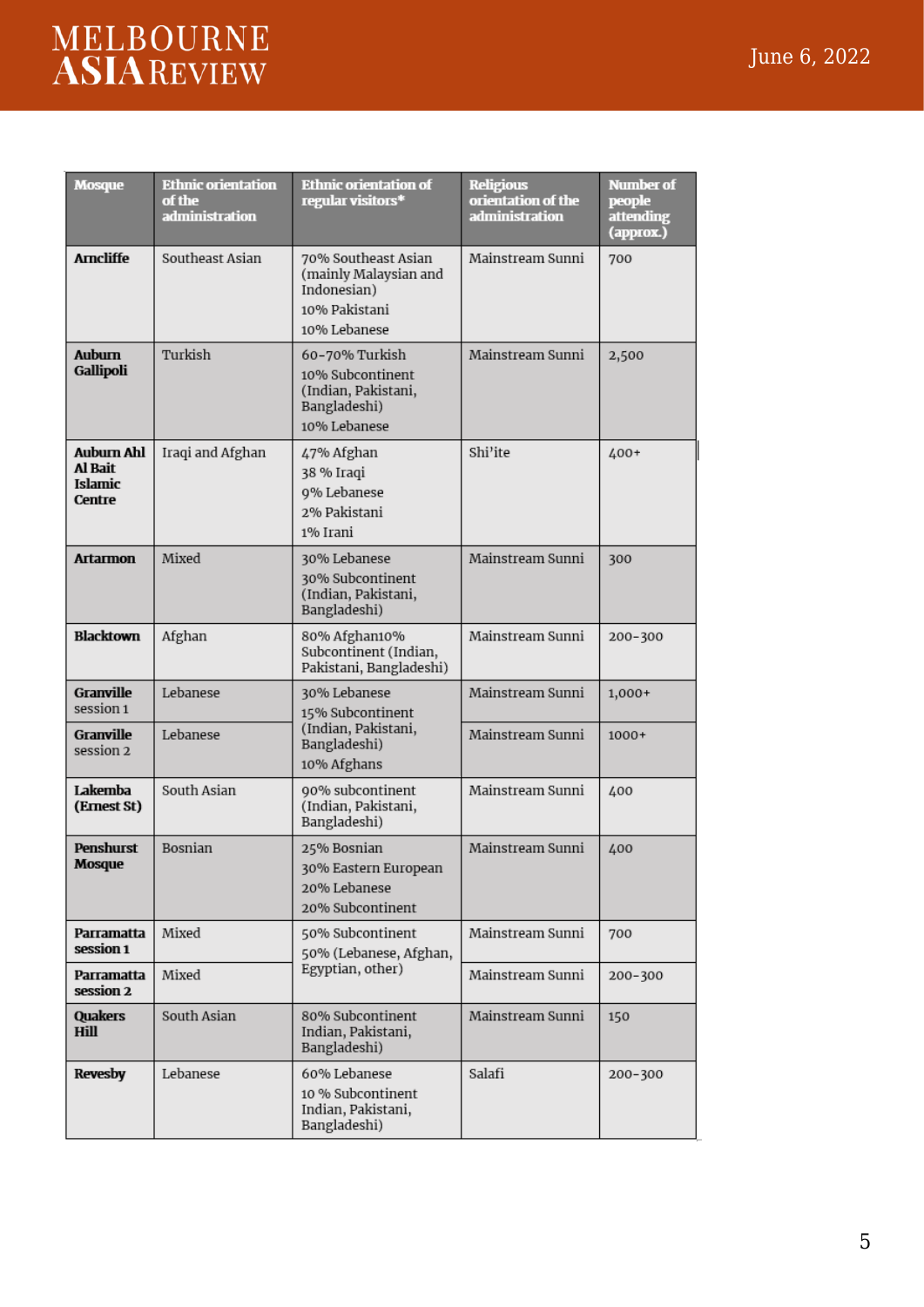**\* Percentage breakdown as approximated by the mosque administration**

## **Characteristics of the imams who delivered the sermons**

The imams who delivered the recorded sermons were from diverse backgrounds and characteristics (see Table 2). Most were full-time imams based at the mosque and responsible for running the educational aspects of the mosque and facilitating the religious rituals, such as the five daily prayers and Friday's congregational prayers. On some occasions, volunteers from the community were called to lead the congregational prayers and perform the role of the imam. The sermon at Artarmon was, for example, delivered by Kayser Trad, the former president of the Australian Federation of Islamic Councils.

The imams who delivered the sermons were relatively young. Four were Australianborn, spoke fluent English and were between the ages of 28-30 at the time of the recording. Most imams were under the age of 50 and only one imam was above the age of  $60.$  $^{[1]}$  $^{[1]}$  $^{[1]}$ 

<span id="page-5-0"></span>The sermons were mostly 20 to 50 minutes in length and delivered mostly in English. Some portions of the sermon, and in some cases the entire sermon, was delivered in a language other than English.

#### **Table 2: Characteristics of the imams and their recorded sermons**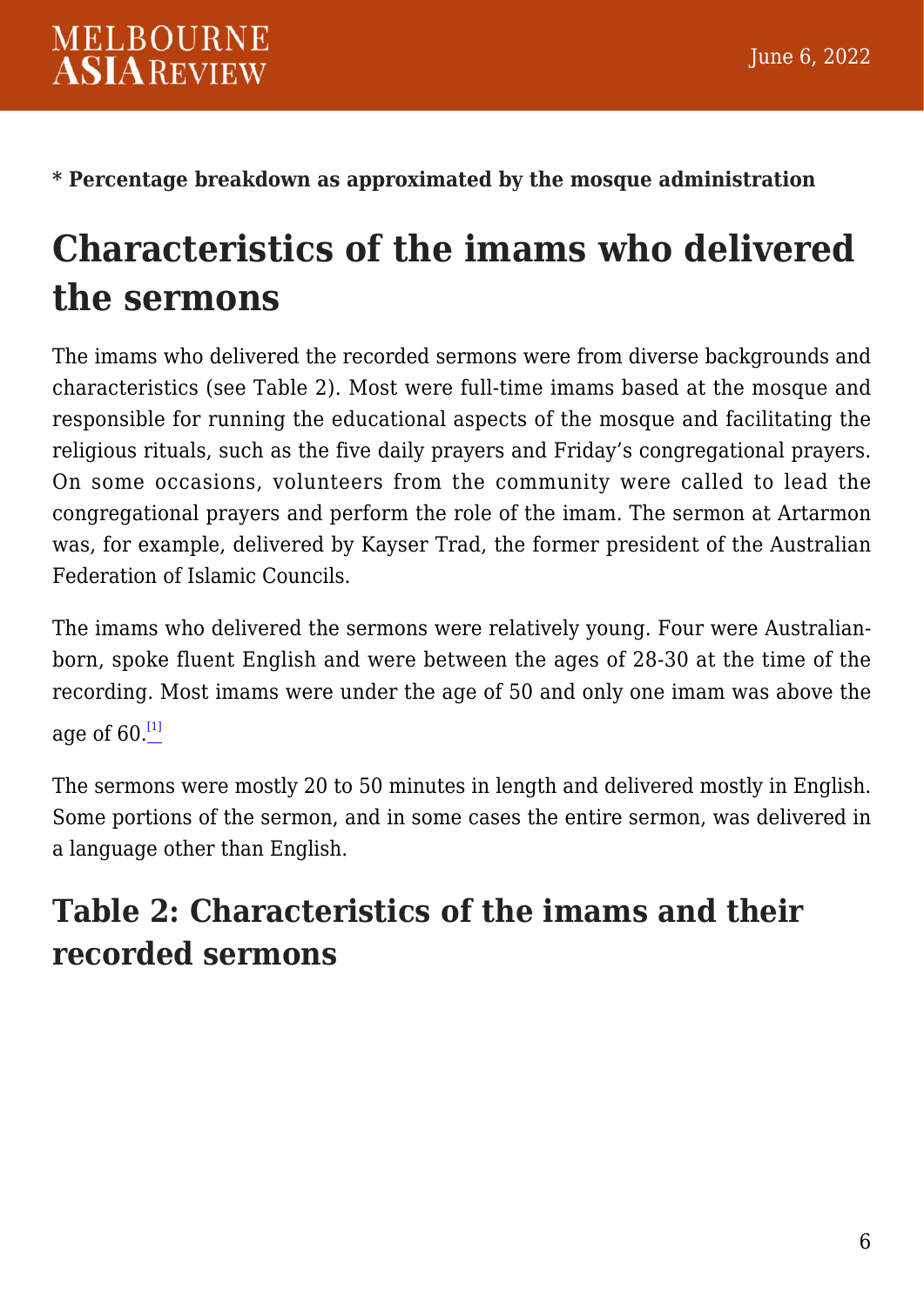#### **MELBOURNE ASIAREVIEW**

| <b>Mosque</b>                              | Language                              | <b>Time</b><br>(minutes) | Imam's<br>ethnic<br>background | Imam's<br><b>status</b> |
|--------------------------------------------|---------------------------------------|--------------------------|--------------------------------|-------------------------|
| <b>Amcliffe</b>                            | English                               | 37                       | South<br>African               | Volunteer               |
| Auburn Gallipoli<br>Mosque                 | Turkish and English                   | 22                       | Turkish and<br>Lebanese        | Full-time               |
| <b>Artarmon</b>                            | Arabic and English                    | 30                       | Lebanese                       | Volunteer               |
| <b>Auburn Ahl Al Bait</b><br><b>Mosque</b> | Arabic                                | 50                       | Iraqi                          | Full-time               |
| <b>Blacktown</b>                           | Farsi with some English at<br>the end | 29                       | Afghan                         | Part-time               |
| <b>Granville session 1</b>                 | Arabic and English                    | 14                       | Lebanese                       | Full-time               |
| <b>Granville session 2</b>                 | Arabic and English                    | 33                       | Lebanese                       | Full-time               |
| Lakemba (Ernest St)                        | Urdu; no English                      | 12                       | Pakistani                      | Full-time               |
| <b>Penshurst</b>                           | Arabic, English and<br><b>Bosnian</b> | 28                       | Bosnian                        | Full-time               |
| Parramatta                                 | English                               | 20                       | Lebanese                       | Volunteer               |
| Parramatta                                 | English                               | 26                       | Lebanese                       | Volunteer               |
| <b>Quakers Hill</b>                        | Arabic and English                    | 35                       | Afghan                         | Full-time               |
| <b>Revesby</b>                             | Arabic and English                    | 26                       | Lebanese                       | Full-time               |

#### **General characteristics of the sermons**

In addition to the Lindt Café Siege and Christmas, the topics covered in the recorded sermons included the consequences for killing innocent people, the rise of the Kharijites (a sect in Islam held responsible for killing the family of the Prophet Muhammad), raising children and aspects of Islamic spirituality, including thinking positively about God and the rewards and punishments for actions (Heaven and Hell). The extent to which each sermon focused on these topics is presented as percentages in Table 3.

#### **Table 3: The extent of coverage of topic expressed**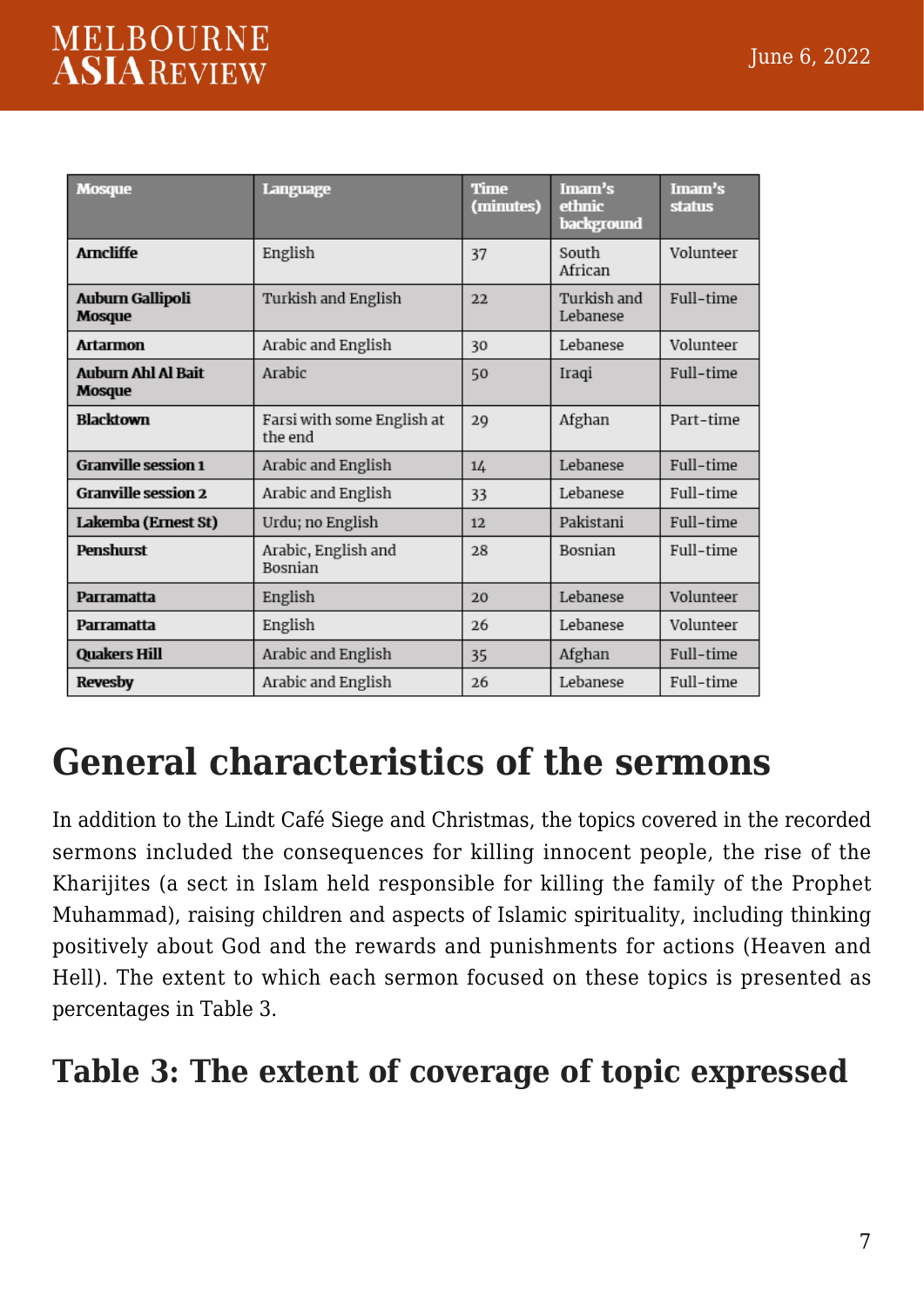#### **as a percentage**

| <b>Mosque</b>                | <b>Christmas</b> | <b>Lindt Café</b><br><b>Siege</b> | <b>Killing</b><br><b>innocent</b><br>people | <b>Rise of</b><br><b>Kharijites</b> | <b>Raising</b><br>children | <b>Islamic</b><br>spirituality |
|------------------------------|------------------|-----------------------------------|---------------------------------------------|-------------------------------------|----------------------------|--------------------------------|
| <b>Auburn Ahl</b><br>Al Bait |                  |                                   |                                             | 99%                                 |                            |                                |
| <b>Arncliffe</b>             | 99%              |                                   |                                             |                                     |                            |                                |
| <b>Artarmon</b>              |                  | 99%                               |                                             |                                     |                            |                                |
| <b>Auburn</b><br>Gallipoli   |                  | 15%                               |                                             |                                     | 82%                        |                                |
| <b>Blacktown</b>             |                  | 6%                                | 91%                                         |                                     |                            |                                |
| Granville 1                  |                  |                                   |                                             |                                     |                            | 96%                            |
| Granville 2                  |                  |                                   |                                             |                                     |                            | 99%                            |
| Lakemba                      |                  | 36%                               |                                             |                                     |                            | 61%                            |
| Parramatta 1                 | 99%              |                                   |                                             |                                     |                            |                                |
| Parramatta 2                 |                  | 99%                               |                                             |                                     |                            |                                |
| Penshurst                    |                  | 100%                              |                                             |                                     |                            |                                |
| <b>Revesby</b>               |                  | 11%                               |                                             |                                     |                            | 87%                            |
| <b>Quakers Hill</b>          | 86%              | 12%                               |                                             |                                     |                            |                                |

The most widely discussed topic inside the mosques where the recordings were conducted was the Lindt Café Siege—as stated earlier, of the 14 recorded sermons, eight included the issue directly. This is not surprising given the incident occurred only a few days before and was directly relevant to the lives of Muslim-Australians. The extent to which the topic was covered varied, with some discussing it in more detail than others. The imams who delivered the sermons at Artarmon, Parramatta and Penshurst dedicated their entire sermon to discussing the topic. The imams who delivered their sermons at Auburn, Blacktown, Lakemba, Quakers Hill and Revesby dedicated a portion of their sermon to the topic. The imams at Arncliffe, Parramatta (S2) and Quakers Hill dedicated most of their sermon to the topic of Christmas.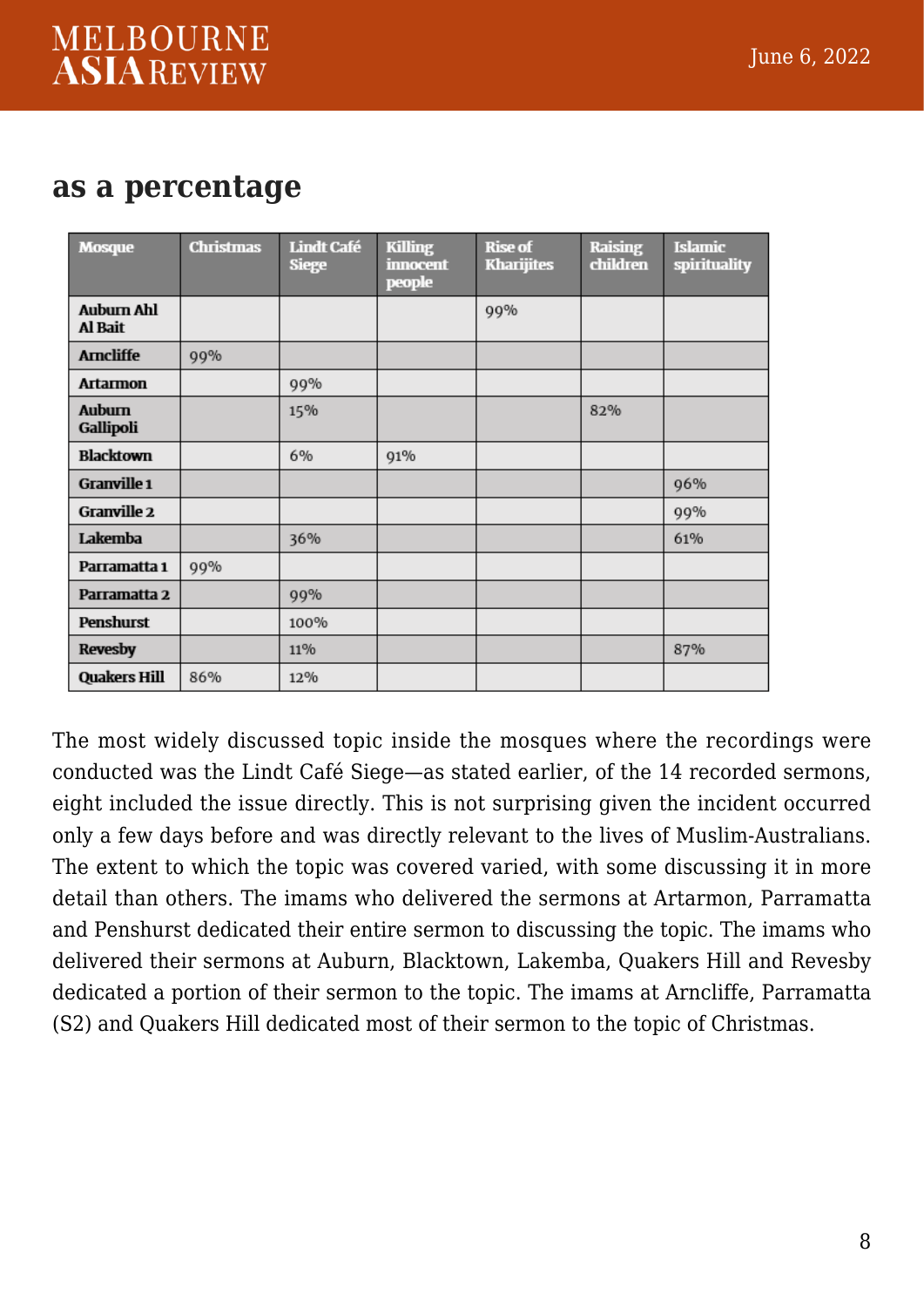## **The Lindt Café siege and encouragement to interact and engage**

Of the imams who spoke about the Lindt Café Siege, the message communicated to audiences was that what had happened in the name of Islam was wrong. Five out of the eight imams who spoke directly about the issue condemned the attack and used terms such as 'shock', 'horror', 'sadness' and 'tragedy' to describe the incident. Three imams did not condemn the attack explicitly, but the purpose of their talk was indirectly aimed at condemning the attack. All imams communicated their disapproval of the attacker by siding with the victims who were frequently described as being 'innocent', a term that was used on 17 occasions.

Several key points ran across most sermons relating to the Lindt Café Siege. The first of those included condemnation for the attack and assertion that the violent attack did not have any Islamic justification. Some of the statements made by imams were:

*'We condemn such actions no matter if they happen here in Australia or overseas and we show our condolences for the families of all those who have died and lost their life'* – Parramatta session 2 imam.

*'We have all witnessed in Sydney what a certain person did, threatening the lives of innocent people; Islam condemns that'* – Revesby imam.

*'We offer our condolences to the people who have lost members of their family as a result of the incident'* – Quakers Hill imam.

*'No one who is following the teachings of Islam should do such things; we condemn such acts'* – Penshurst imam.

Emphasising that the attack does not have any Islamic justification, the imams said: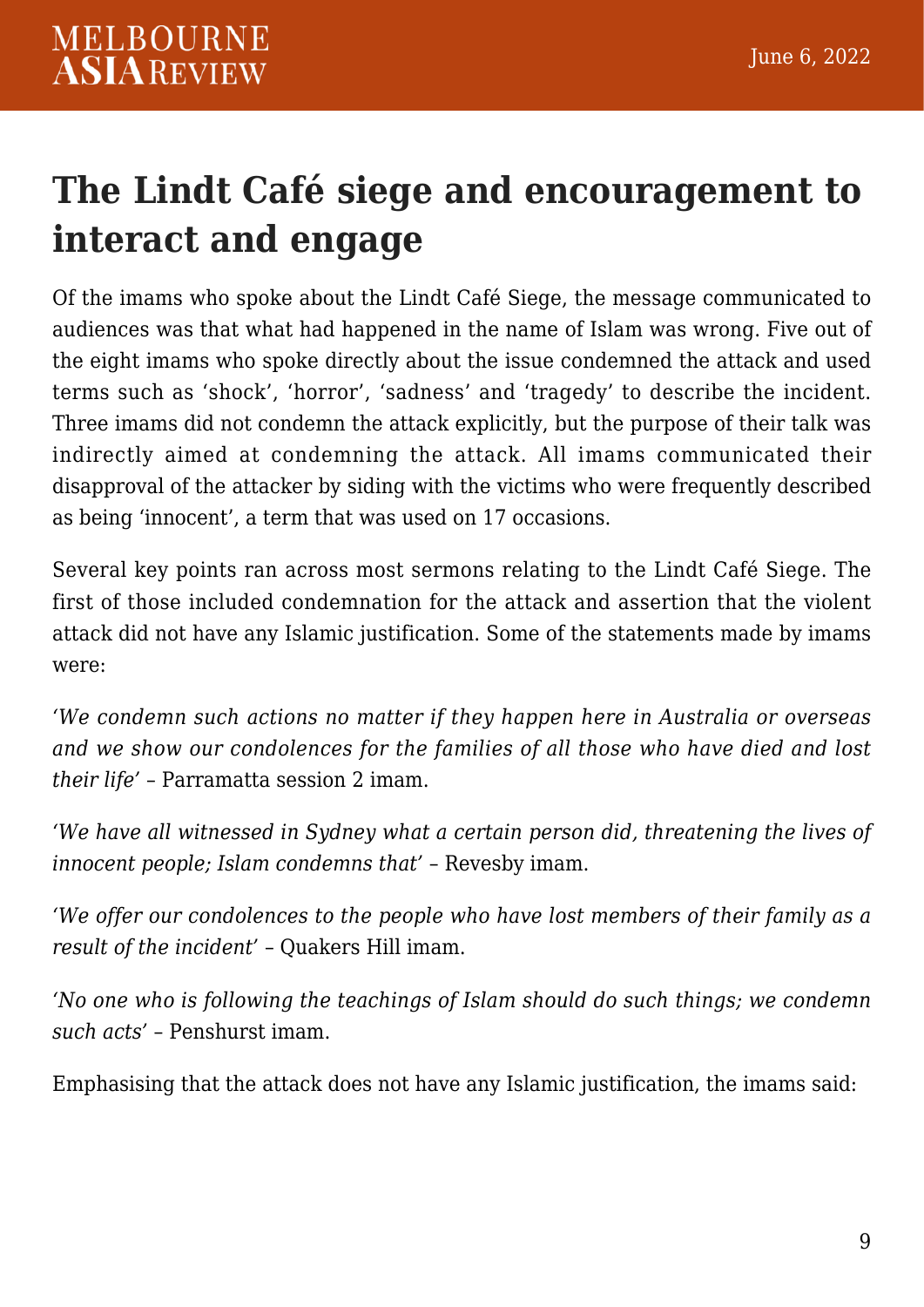*'The killing of innocent people has no relationship with Islam'* – Revesby imam.

*'No one following the teachings of Islam should even consider doing these things, taking innocent people hostages; our religion does not teach us to be violent'* – Penshurst imam.

*'The killing of innocent people has no relationship with Islam'* – Lakemba imam.

*'Islam in no way shape or form approves or caters for chaos and anarchy'* – Auburn imam.

*'People are killing innocent people in the name of Islam. Islam defends people. Islam doesn't take the life of innocent people'* – Blacktown imam.

*'Last week we witnessed an episode that desecrated the words "la ilaha il'Allah. It was an act of blasphemy desecrating these words and it was an act of criminality'* – Artarmon imam.

Further to the assertion that the victims were innocent, and Islam does not endorse killing innocent people, audiences were warned about the spiritual consequences of the act, including that they will be eternally damned and destined to burn in hellfire forever. The most often-repeated verses were 'whoever kills a believer intentionally – his recompense is Hell, wherein he will abide eternally, and Allah has become angry with him and has cursed him and has prepared for him a great punishment' (Qur'an 4:93) (Blacktown, Penshurst, Parramatta and Lakemba) and 'whomsoever kills a soul and creates corruption on earth, it is as if he has killed all of humanity and whoever saves a soul, it is as if he has saved the whole mankind' (Qur'an 5:32) (Auburn, Parramatta and Penshurst).

As it relates to the wider Australian society, Muslim-Australians have mostly been critical of the government and media's misrepresentation of Islam and Muslims, but in this context, some imams praised the Australian media and government bodies for the way they responded to the incident. The sermons delivered at Parramatta and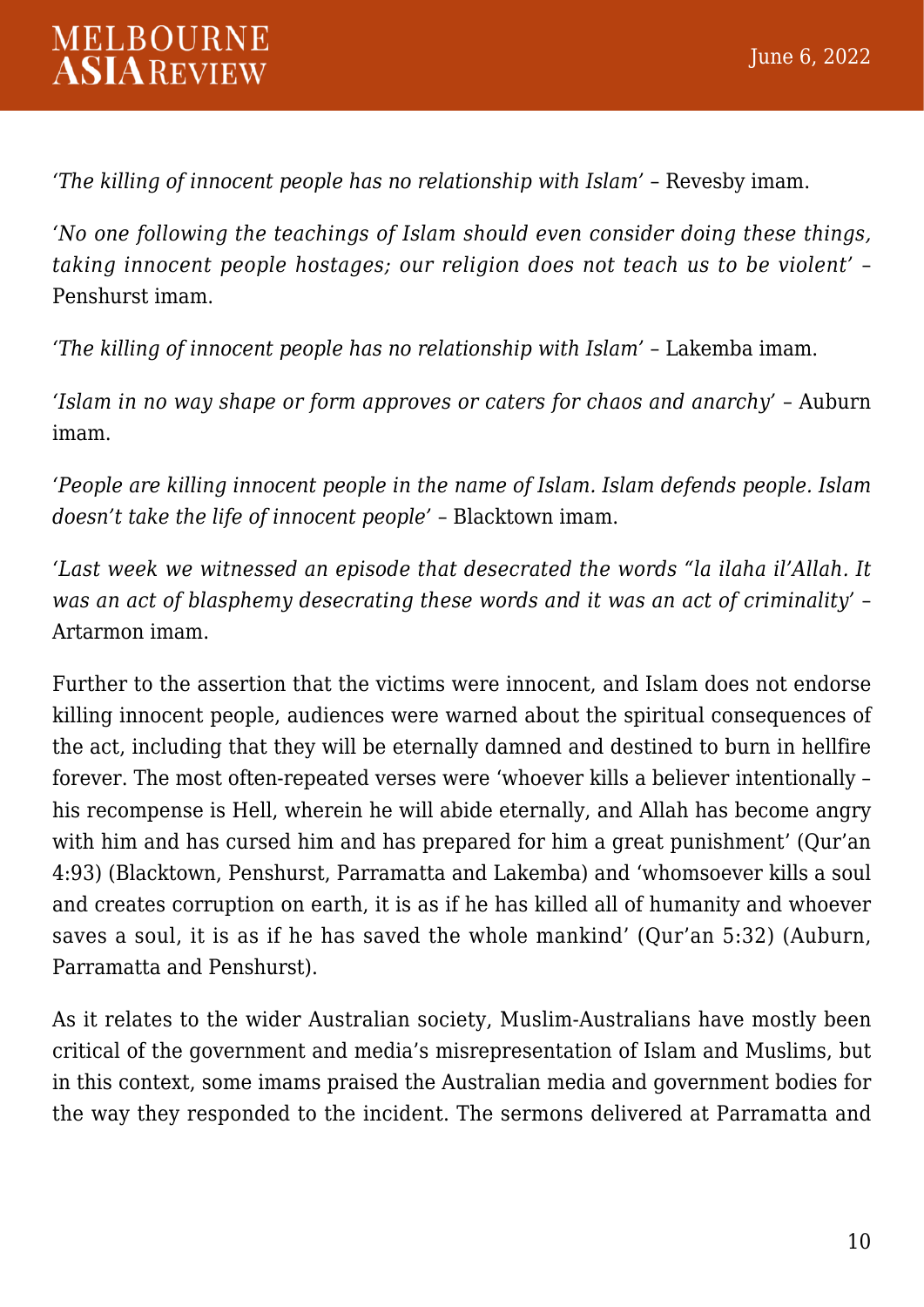Artarmon, for example, praised the media for what they saw as fair and decent coverage of the incident and, along with it, the Australian public for starting the #illridewithyou social media campaign (to show support for Muslim-Australians on public transport):

*'Alhamdulillah (praise be to God), the media has been balanced and fair, which proves to us that Australian people are tolerant and good hearted'* – Parramatta session 1 imam.

*'Here we are in a nation where no one is being forced to leave their religion. We are living in a nation where when people saw a group harassing Muslims, quickly a group of Muslims said I will ride with you, I will support you. Quickly a group of people started a group called "Australians against Islamophobia"'* – Artarmon imam.

Imams also emphasised the need for compassion and tolerance toward non-Muslims. The imam at Artarmon emphasised, for example, that Islam teaches Muslims to live and act peacefully with non-Muslims. He referred to the example of Muhammad and the early generation of Muslim leaders, such as Khalid bin Walid and Umar Bin Khattab, who, according to the imam, dealt kindly and compassionately with non-Muslims in the early history of Islam. Non-Muslims, he emphasised, cannot be forced to convert to Islam and, if anyone was to do that, they would be committing a sin.

Directly in response to the Lindt Café Siege, audience members were encouraged to reach out and offer condolences to the victims and their families. The imams also asked their audiences to increase their knowledge of Islam, reach out to non-Muslims, and demonstrate through their actions that Islam is a peaceful religion and Muslims are peaceful people. The imam at Artarmon said, for example, 'reach out and show them that we are the kind of people who pray for them and share our plate of curry or tabouli with them'. Muslims, the imams at Artarmon, Parramatta and Auburn emphasised, must represent their faith in the best way they can by following the teachings of Islam in their dealings with non-Muslims:

*'We need to be proactive. The word integration has a negative connotation, but let's*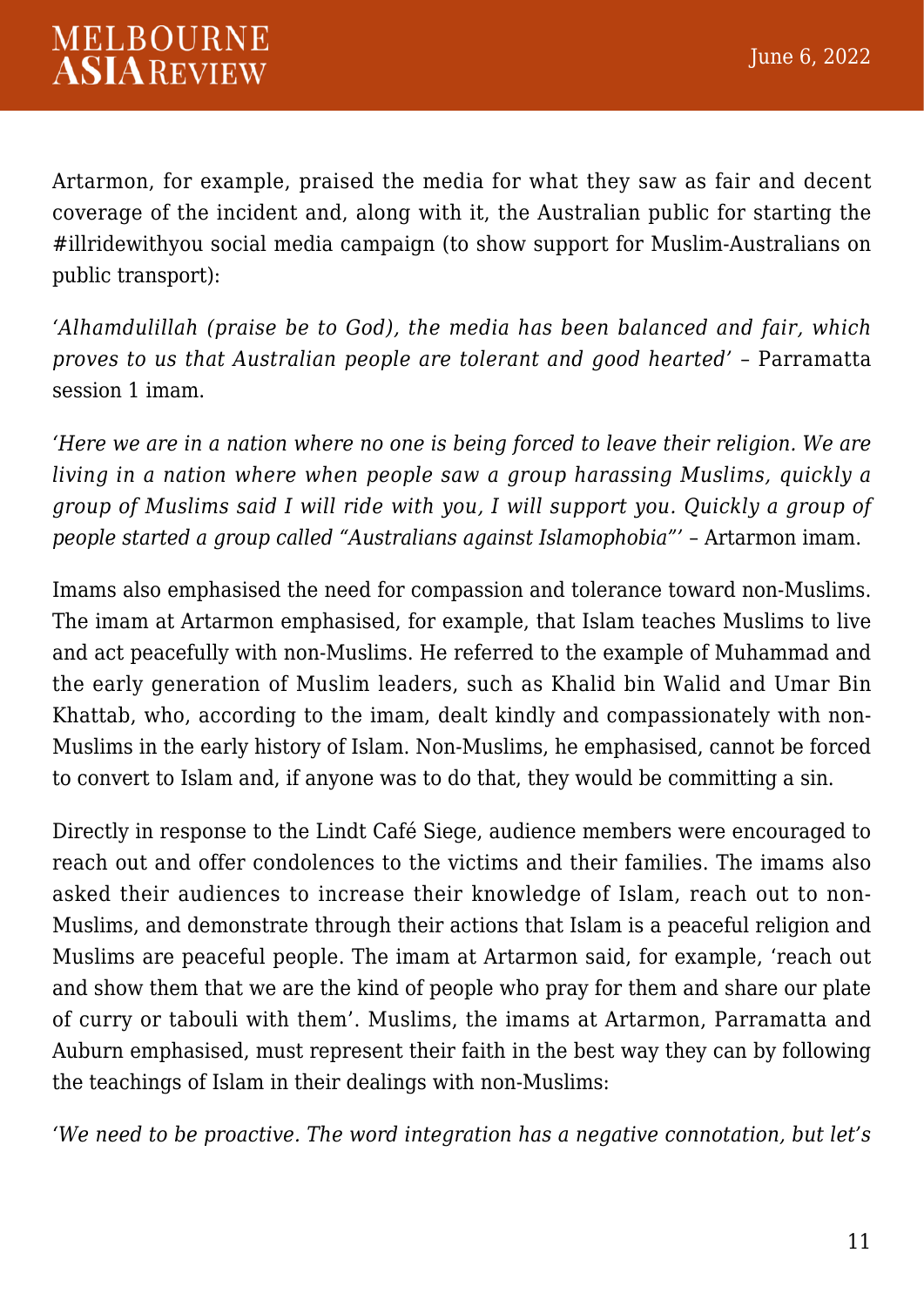*think of it in a different way; let's think of it as interacting and contributing to society. You see the Muslim community, we speak to ourselves. We do not interact with the wider community and then we will stand and say, Islam is a religion of peace, Islam is this and Islam is that and we condemn this and we condemn that'* – Parramatta imam.

*'There is going to be some serious arguments, so arm yourself with knowledge. When you see the half verses, don't comment, or make judgements. Go and read the verses and comment later, but say to these people, have you seen anything like that from me? This is the time to reach out because there are those who are stirring the pot and giving you the opportunity to correct people's perception about Islam'* – Artarmon imam.

*'Let us represent Islam in the best way that we can'* – Auburn imam.

## **Christmas and the urge to isolate and disengage**

Christmas is a time when most Christians celebrate the birth of Jesus, a man they consider to be the son of God. In recent times, some (including some sections of the Muslim community) take a secular interpretation of the event and participate in festivities such as the exchange of gifts with colleagues and friends and the erection of Christmas trees in largely secular settings such as shopping centres. Muslims refer to Jesus as Prophet Esa (pbuh) and believe he was sent to convey God's message to humanity. Given Muslims also hold Jesus in high esteem, Christmas, as it became clear from the sermons delivered in Parramatta, Blacktown and Arncliffe, represents a time when imams feel the urge to convey to their audiences that Christmas is not an Islamic event and, despite their respect for Jesus (pbuh), Muslims must refrain from participating in festivities relating to Christmas and maintain their own identity.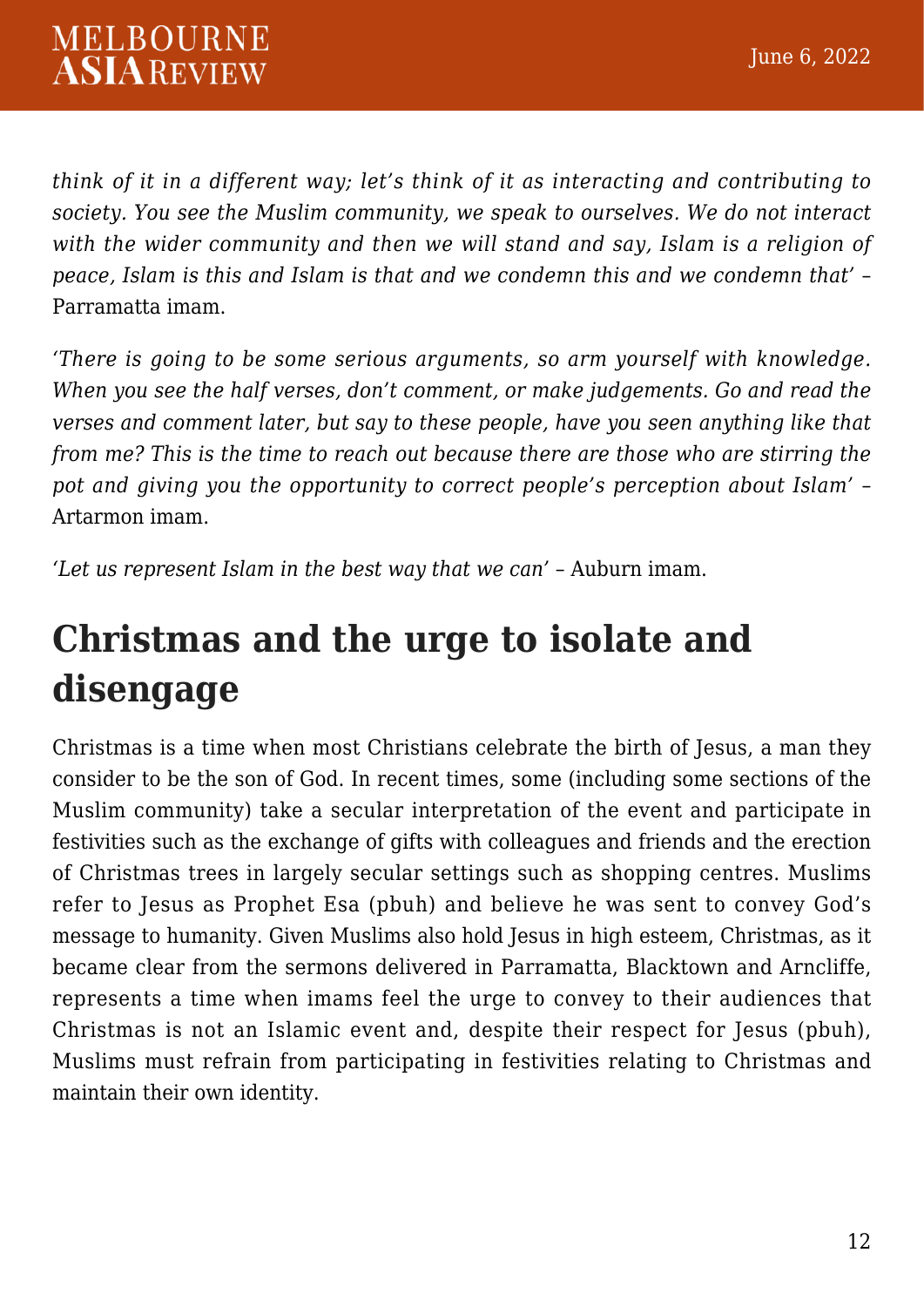To convey the point that Christmas is not an Islamic event, the imam at Arncliffe took the extreme position of questioning the legitimacy of 25 December being the date when Jesus was born. He argued the date of Jesus' birthday is not known and Christmas is an event that dates to Roman paganistic traditions. According to the imam, the first Christian missionaries thought it would be easier for people to accept the new religion of Christianity if they were to hold a Christian feast on the date that Romans celebrated their gods. Therefore, they declared that Jesus was born on the day that Romans celebrated the birth of a pagan God referred to as the 'unconquerable one'. Audiences were urged to refrain from celebrating Christmas and participating in activities relating to it. Christmas, according to the imam, contradicts core Islamic beliefs and a non-Muslim saying 'Eid Mubarak' to a Muslim is not the same as a Muslim saying 'Merry Christmas' to a non-Muslim.

The imam at Parramatta Mosque (S1) was also of the view that Muslims should not participate in Christmas celebrations. Jesus, he recognised, is a much-loved prophet in Islam. He mentioned that loving Jesus is an inclusive aspect of the Islamic faith, but that does not mean Muslims should become involved in Christmas celebrations and start exchanging gifts with non-Muslims. Islam, according to the imam, is a tolerant religion, but Muslims do not believe in Jesus as the son of God. Therefore, he argued that a Muslim contradicts their faith by celebrating Christmas.

*'We tell our young brothers and sisters that every religion has its own days of celebration. Every religion has their own holy days. The Buddhists have their holy days, but do the Muslims celebrate it – no. The position that we are finding ourselves in is that the Christians are celebrating their holy day and we must not engage in anything related to it because by celebrating, it is as though we agree with this idea of Esa (Jesus) being the Son of God…we do not believe in Christmas and we certainly do not believe that Jesus was the son of God'* – Parramatta session 1 imam.

The imam at Quakers Hill Mosque asked his audience not to imitate Christians in celebrating Christmas as it is not an inclusive aspect of the Islamic faith. Similar to the imam at Arncliffe Mosque, he emphasised that Muslims have only two occasions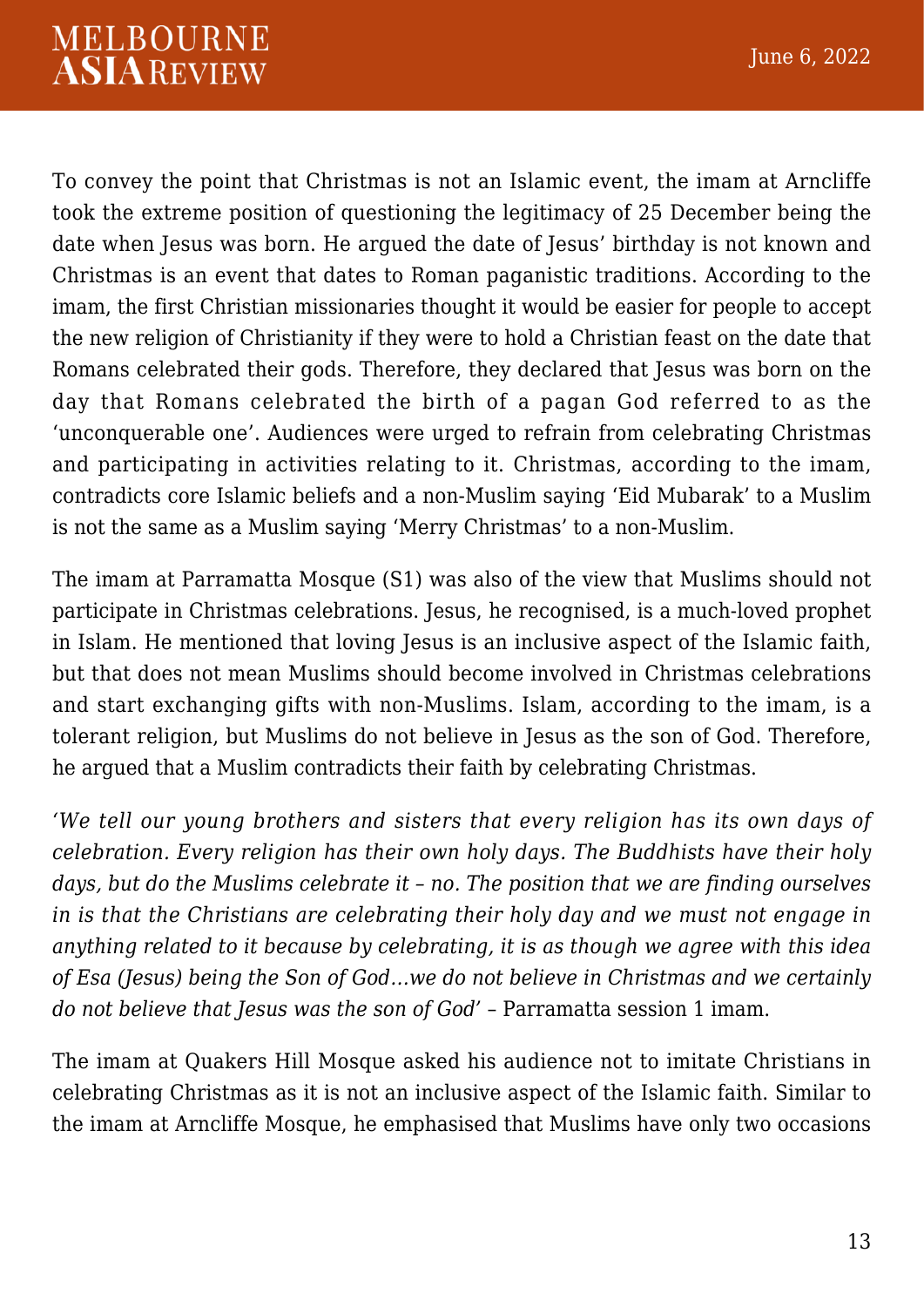to celebrate, Eid al Fitr and Eid al Adha, and to celebrate Christmas is tantamount to deviation from Islam. Of the social gatherings related to Christmas, the imam made clear that Muslims should not say 'merry Christmas' to non-Muslims or attend festivities relating to the event. Parents were discouraged from providing resources or allowing their children to participate in Christmas celebrations.

From the evidence presented above, it is clear, as it relates to Christmas, imams strongly discouraged Muslims from interacting and engaging with members of the wider Australian community.

#### **Making sense of the contradictions**

A close examination of the sermons' content revealed two main topics: the Lindt Café Siege and Christmas. In relation to the Lindt Café Siege, imams did not see any Islamic justification for the attack and encouraged their congregations to reach out and offer their condolences to the victims. They were also asked to increase their knowledge of Islam, interact and engage with members of the wider Australian society and demonstrate through their actions that Islam is a religion of peace. In this context, imams were found to propagate and promote interaction and engagement with the religious 'other'.

However, in relation to the content of the sermons covering the topic of Christmas, imams depicted it to be an event that contradicts Islamic beliefs and practices. In this context, Muslims were discouraged from participating in the events and ceremonies.

Connecting the two contradictory messages conveyed by imams with the wider social and political discourses relating to Islam and Muslims, it can be argued the sermons relating to the [Lindt Café Siege followed patterns found to be very common](https://www.tandfonline.com/doi/abs/10.1080/09637494.2021.1900766) [among some members of the Muslim community.](https://www.tandfonline.com/doi/abs/10.1080/09637494.2021.1900766) In a political climate where violent acts are committed in the name of Islam, Muslims have been forced to take on a very active role in providing evidence through their positive engagement and interaction